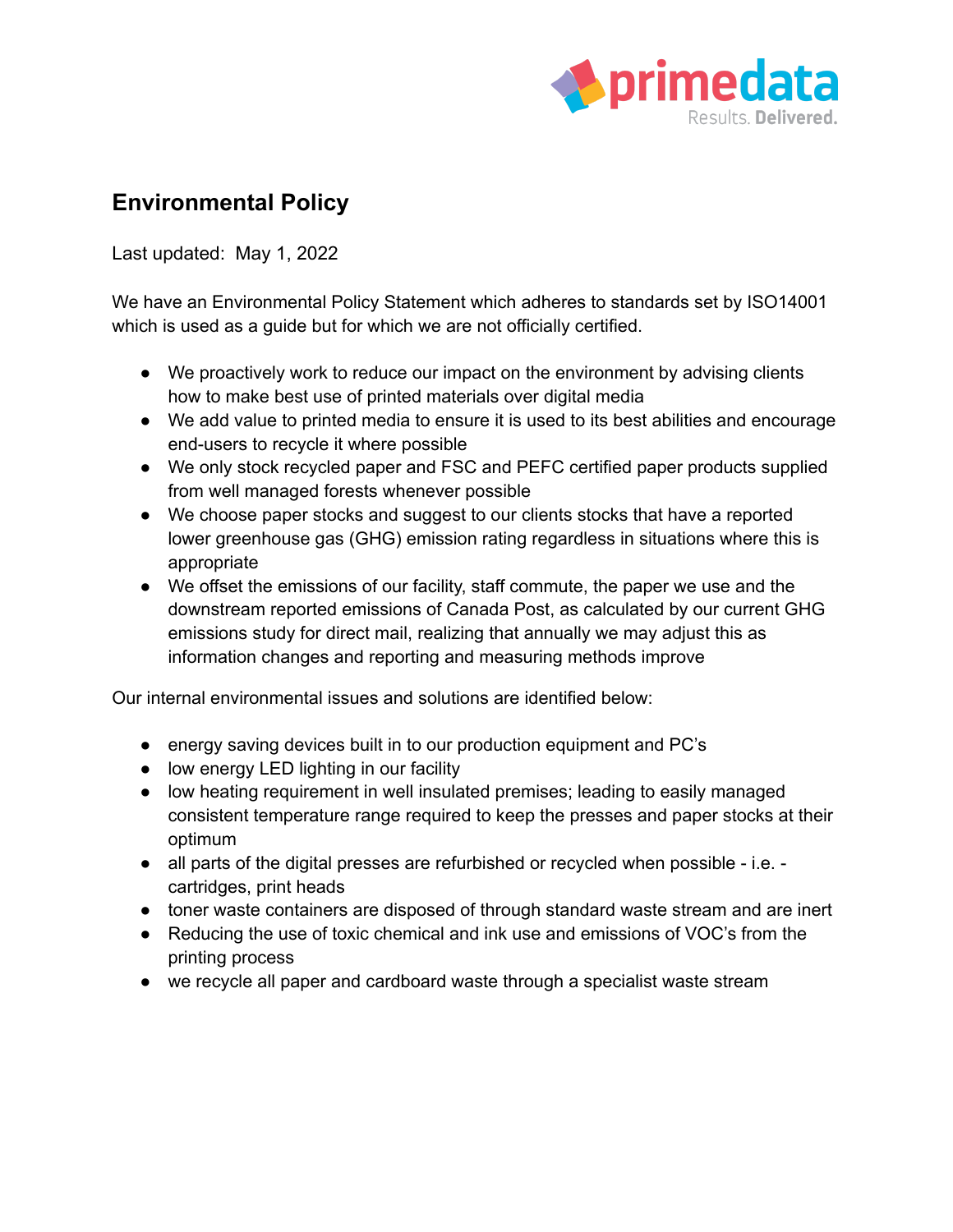

## **Environmental Policy Statement**

Prime Data is a marketing solutions company, focusing on direct mail, print and communications. We are dedicated to making our business sustainable and minimizing its effects on the environment.

The owner and management of Prime Data are committed to managing the environmental impacts of their business on the environment, and strive to prevent pollution, minimize carbon emissions, and reduce waste arising from our own activities and those of our suppliers and customers, wherever possible.

We were the first company to offer carbon neutral direct mail that reduces the environmental impact of direct mail. We commit to ongoing research such as our **GHG [emissions](https://primedata.ca/about-us/sustainability/carbon-neutral-direct-mail/) of direct** mail [study](https://primedata.ca/about-us/sustainability/carbon-neutral-direct-mail/) and an annual review of these practices.

The company demonstrates its commitment to becoming more sustainable by monitoring and improving our energy and raw materials consumption, and we have a target of 22% less GHG emissions in 2022. We are committed to developing an Environmental Management System in line with the requirements of ISO 14001, and we continually review and improve our environmental management performance where possible for the size of the company.

We ensure that our business complies with applicable legal requirements, and we are committed to preventing any potential environmental pollution arising from our activities.

We inform all employees and contractors of their responsibilities in the execution of our environmental policy and ensure that sufficient resources and training are made available for its effective implementation.

This environmental policy is made available to everyone working for and on behalf of the company, members of the public, and any other interested parties, on demand.

Wherever possible, we purchase paper from suppliers with FSC and PEFC certification, and strive to use paper with a post-consumer waste content.

We work with our customers, supply chain, and other stakeholders to create sustainable marketing and print solutions that minimize environmental impact.